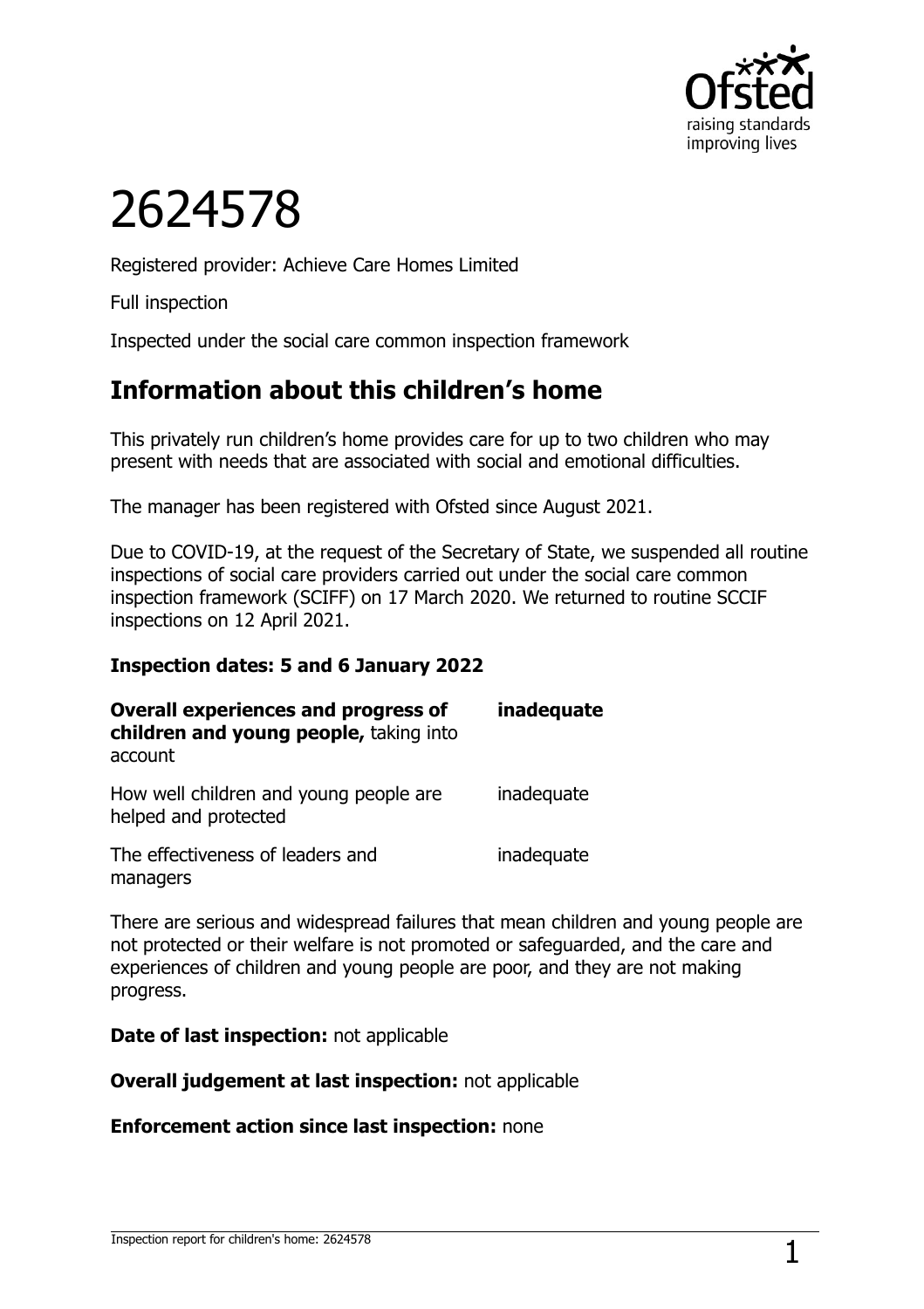

# **Recent inspection history**

**Inspection date Inspection type Inspection judgement**

Not previously inspected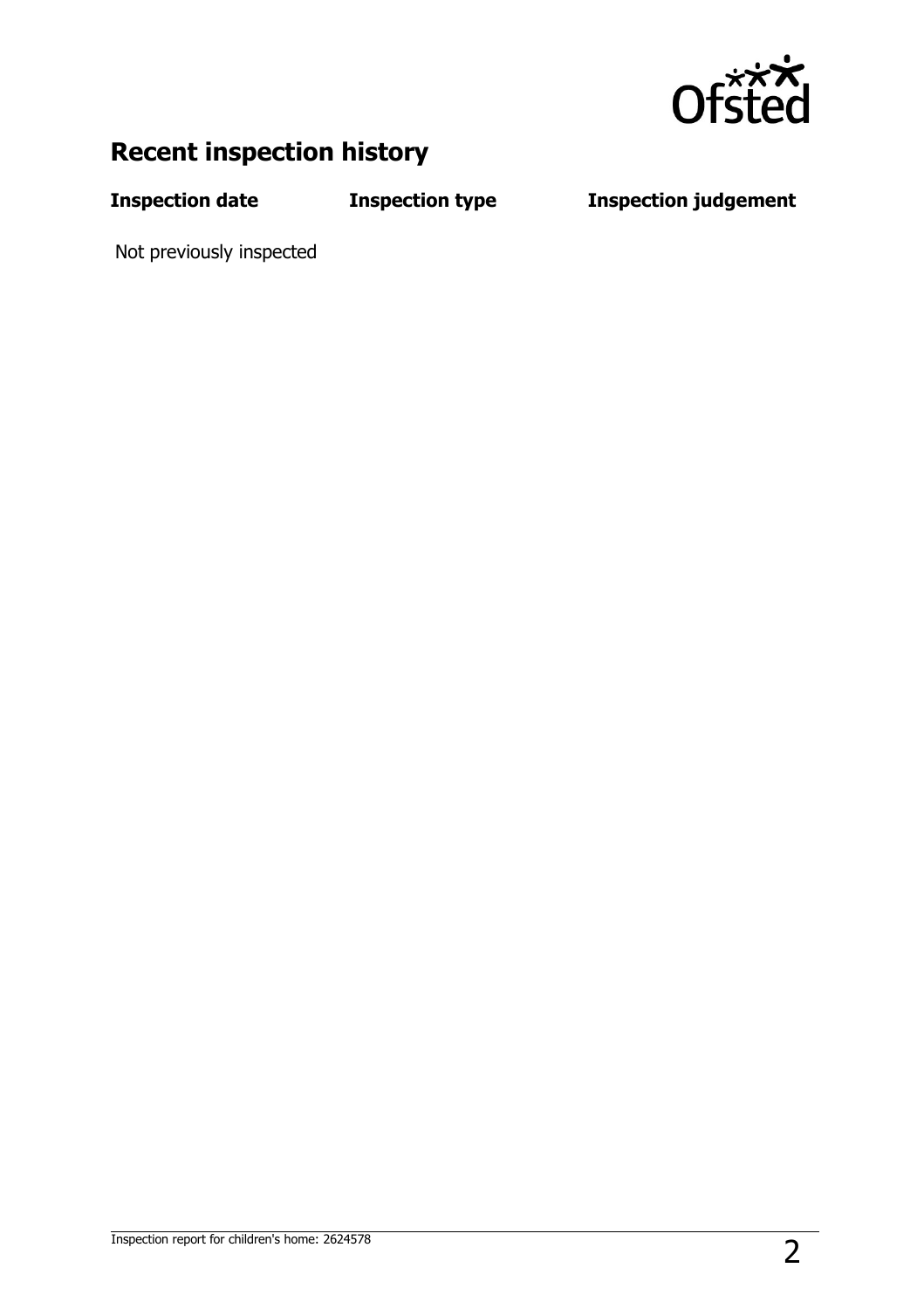

# **Inspection judgements**

#### **Overall experiences and progress of children and young people: inadequate**

The registered manager and staff have failed to meet the basic care needs of children. One child has been significantly neglected and he has not bathed, changed his clothes or been provided with a home-cooked meal since he moved into the home in September 2021. Similarly, another child has been placed at risk of harm by staff carrying out cardiac pulmonary resuscitation on them when this was not necessary.

Managers and staff have not entered a child's bedroom for over four months despite there being evidence of flies and a pungent smell coming from the room and spreading throughout the home. This demonstrates that managers and staff do not understand their roles and responsibilities in providing basic nurturing care or appropriate support to children that they are responsible for.

Children's education is not sufficiently supported or encouraged. The registered manager reported that one child has a tutor for up to thirty minutes every other day. However, staff reported that this does not consistently take place and there are no records to show if the child has attended or not. Education plans for children lack information about the educational needs of each child. The registered manager has not ensured that children with special educational needs and/or disabilities have a copy of their education, health and care plan readily available to staff.

Staff are not effective in supporting children's health and well-being. The registered manager and staff fail to take action when children refuse to take their medication. Staff do not understand the complexities of the children's health needs or how to meet them in practice. Healthcare plans are ineffective as they only contain basic information alongside a chronology of events. They do not include clear strategies for staff to follow to support children and promote children's health. Consequently, one child has not attended any routine healthcare appointments since they moved into the home.

Staff spend very little time with some children, and this means that they are unable to build a positive and meaningful relationship with them. One child spends most of their time in their bedroom, including eating all their meals in there. The daily records show that staff carry out a 'welfare check' approximately every hour during the day, with very little interaction recorded. This is not a caring or nurturing environment for the children.

Transitions in and out of the home are poorly recorded. Impact risk assessments are compiled without consideration of all relevant knowledge about children. These assessments do not carefully consider the risk factors for each child and their compatibility with other children already living in the home. Furthermore, the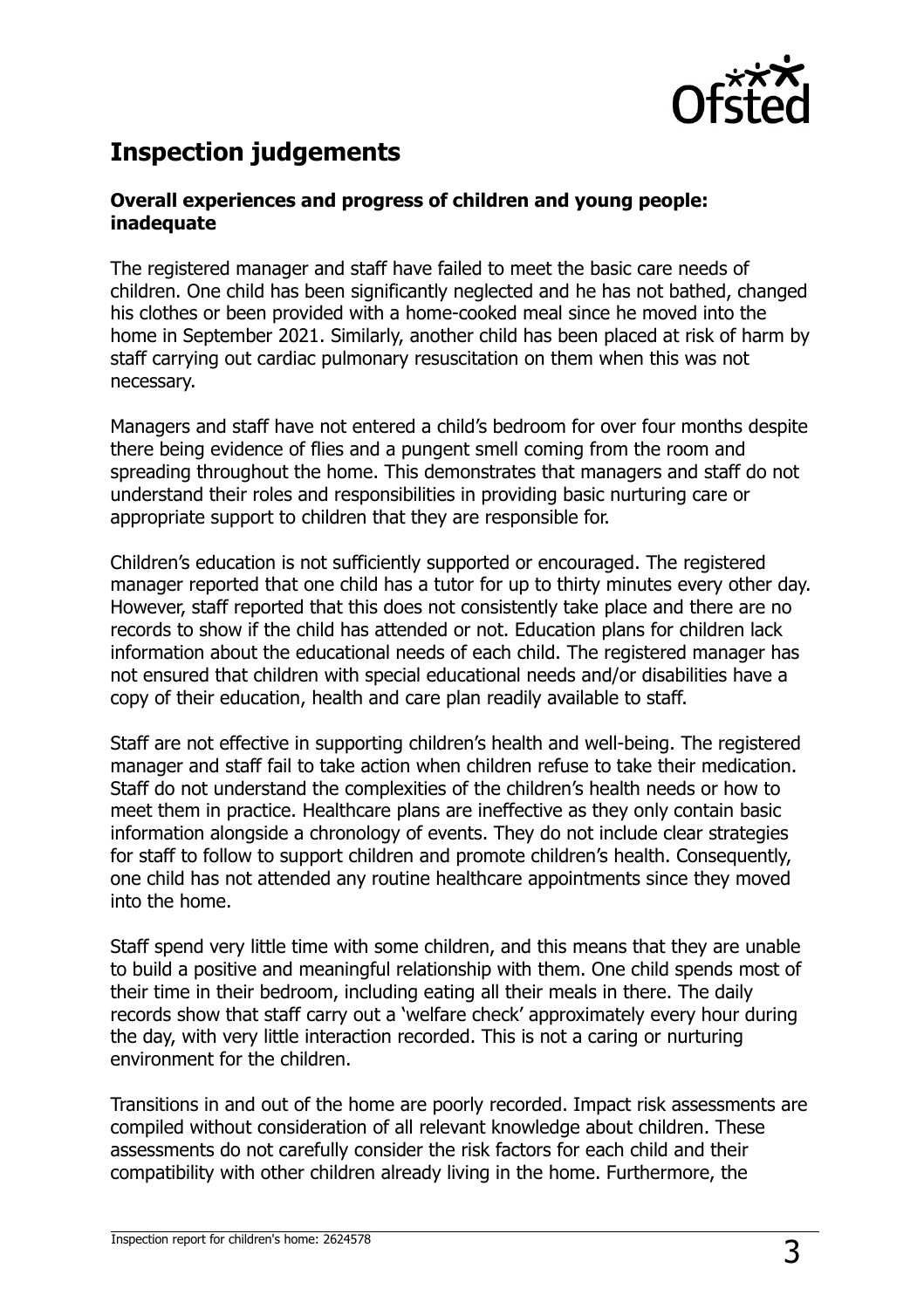

manager has failed to ensure that staff have the skills and experience to ensure that staff can safely support the children in their care

The registered manager and staff have failed to challenge professionals to ensure that the children have received the best possible care and support. Furthermore, the registered manager and staff have been naïve to accept guidance from others without considering the impact on the child, such as not entering a child's bedroom or performing emergency first aid. As a result, staff have failed to safeguard children.

#### **How well children and young people are helped and protected: inadequate**

The registered manager and staff do not appropriately respond to safeguarding incidents that occur or implement effective strategies to safeguard the children living in the home. Consequently, children are not appropriately safeguarded by the adults who are caring for them.

Managers do not always share accurate information with external professionals. This inhibits other professionals to make safe and suitable decisions about the welfare of children at this home. Safeguarding notifications to Ofsted are often delayed and do not contain the same information as records in the home. Therefore, professionals make decisions without being aware of important detail. As a result, some of these decisions may not always be in children's best interests

Risk management strategies are poor. The risk assessments are a chronology of events and do not include any strategies for staff to follow to minimise risks and keep children safe. Staff do not understand or take appropriate action when children display harmful behaviours. Furthermore, despite the children having complex care and health needs, these have not been considered when implementing risk management strategies to ensure that strategies are individualised to the needs of each child.

Behaviour management strategies are ineffective. These are a chronology of events with little guidance as to how to support each child. Staff lack the skills to challenge inappropriate behaviour effectively, such as the children refusing to allow staff to access their bedrooms. Consequently, staff left a child living in squalid conditions, which placed them at the risk of harm.

Physical intervention records are poor and do not demonstrate that appropriate action has been used to safely support children in times of crisis. Records do not include the holds used and other pertinent information. The registered manager has failed to evaluate the effectiveness of the measures used by staff and has also failed to identify when holds that are not included in the home's policy and staff training are used. This fails to safeguard all involved.

The administration and recording of medication are poor. Children are not supported to take prescribed medication on a regular basis to improve their general health and well-being. Furthermore, records are confusing and do not show if children have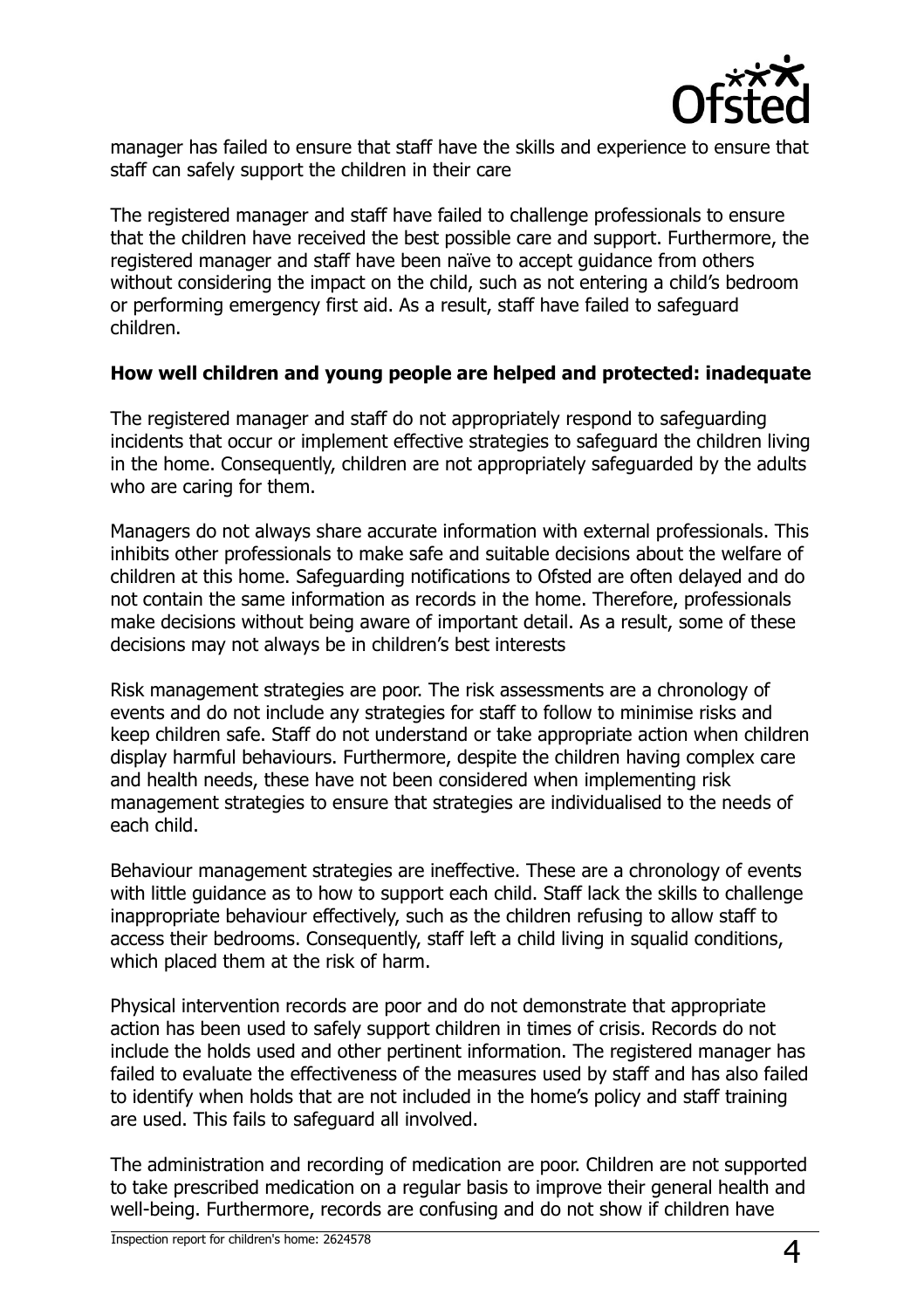

refused medication or staff failed to administer it at the time identified in the child's prescription.

Fire evacuation processes are poor. One child has refused to leave the home during fire drills for over three months. Despite this knowledge, the registered manager and staff have failed to ensure that there are suitable systems in place to protect the child should they need to evacuate the home in an emergency.

#### **The effectiveness of leaders and managers: inadequate**

The home registered in August 2021 and this is their first inspection. The registered manager is in the process of completing her level 5 qualification. During the inspection, she failed to demonstrate that she understands the ethos and vision for the home or that she has adequately supported and guided the staff team to promote the safety and welfare of children in her care.

Currently, only two members of staff hold a childcare qualification; one of these is the registered manager. The staff team is very inexperienced to care for two very complex children. Staff have not been supported by the manager to safely care for these children.

Staff rotas do not demonstrate the actual hours staff have worked in the home. Gaps in rotas indicate that sufficient staff have not been available to cover shifts. This fails to demonstrate that children have had the sufficient staff to care for them safely. The registered manager reported that, when necessary, she had covered shifts herself, but this was not evident in documents provided.

The provider has admitted children into the home outside of their conditions of registration. This is an offence under the Care Standards Act 2015, demonstrating a lack of regulatory knowledge by the manager and responsible individual.

In addition, the registered manager and staff lack the knowledge and skills to keep children safe. Despite staff attending training in supporting children with complex needs, they are unable to demonstrate that they can put this learning into practice. Some staff have not had training in first aid and despite the children requiring this on a regular basis, these staff have been left alone to care for children. This is not safe practice.

The registered manager has failed to notify Ofsted of several serious incidents in the home as required. This does not promote transparency and fails to enable the regulator to be aware of incidents that have taken place at the home. It also fails to demonstrate the actions taken by staff to protect children from further harm.

Monitoring by the registered manager is ineffective and has failed to identify the numerous shortfalls at this inspection. This is not conducive with effective safeguarding. Reporting by the independent person has only raised concerns in the last two reports. Internal and external monitoring are therefore inadequate and fail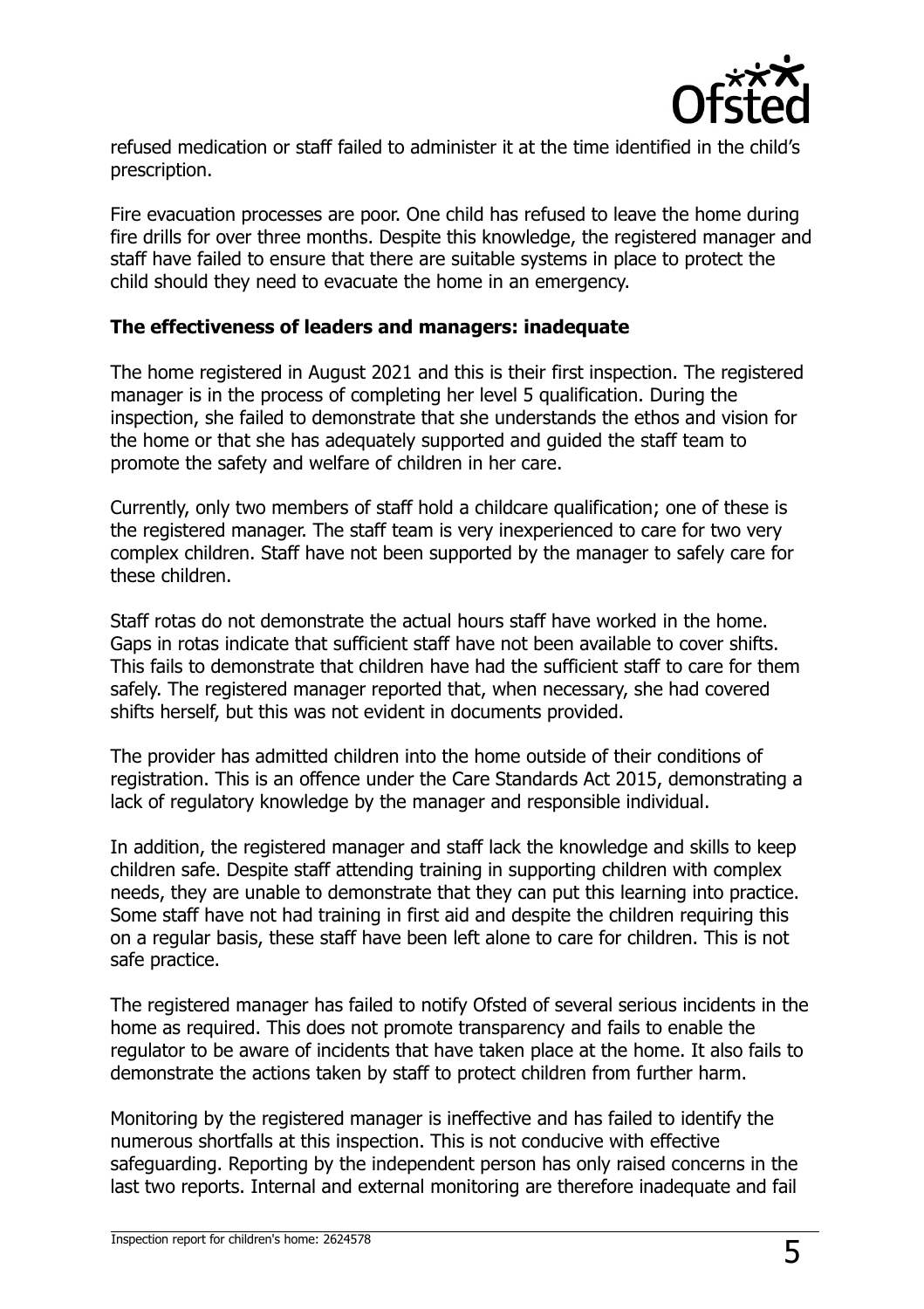

to provide opportunities to safeguard children and for continued improvements in the home.

Ineffective action has been taken to investigate a complaint made by a healthcare professional. The responsible individual and manager have failed to make a detailed record of the complaint and its investigation. They have failed to consult with the local safeguarding board. This is poor safeguarding practice. Supervision of the member of staff regarding this issue has not taken place. Overall, the quality of supervision in the home is poor and does not help staff to reflect on their practice.

Recording in the home is poor and lacks accountability. The registered manager was not aware of the extent of the safeguarding concerns identified at the visit. Management oversight of the quality of care is sparse and records reflect that oversight is of a poor quality.

Due to the serious safeguarding concerns, Ofsted took immediate action and suspended the registration of the home. Consequently, there are no children living at the home.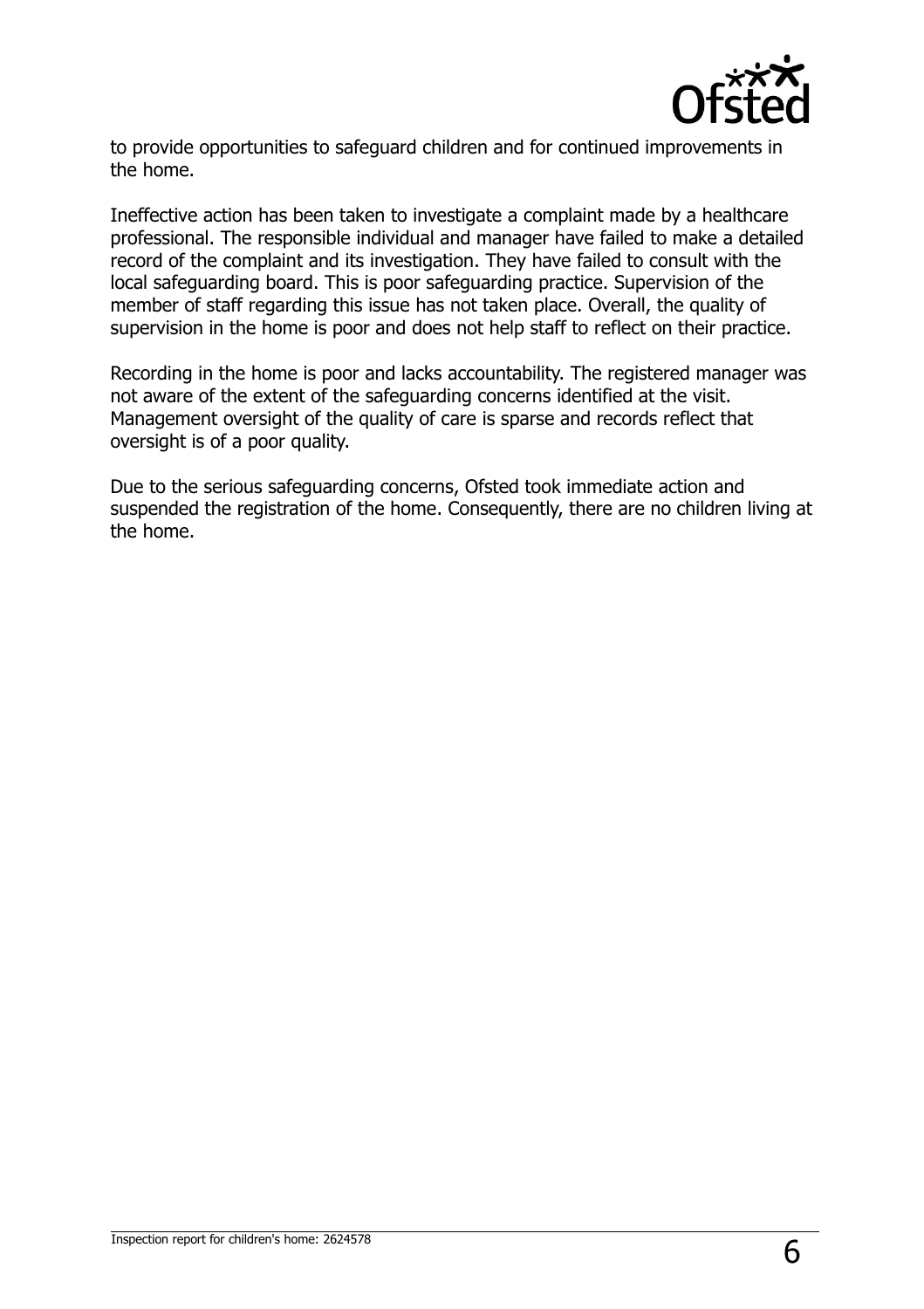

## **What does the children's home need to do to improve? Statutory requirements**

This section sets out the actions that the registered person(s) must take to meet the Care Standards Act 2000, Children's Homes (England) Regulations 2015 and the 'Guide to the children's homes regulations including the quality standards'. The registered person(s) must comply within the given timescales.

| <b>Requirement</b>                                                                                                                                                                                                                                                                                                                                 | Due date         |
|----------------------------------------------------------------------------------------------------------------------------------------------------------------------------------------------------------------------------------------------------------------------------------------------------------------------------------------------------|------------------|
| In meeting the quality standards, the registered person<br>must, and must ensure that staff-                                                                                                                                                                                                                                                       | 16 February 2022 |
| seek to involve each child's placing authority effectively in the<br>child's care, in accordance with the child's relevant plans;                                                                                                                                                                                                                  |                  |
| seek to secure the input and services required to meet each<br>child's needs;                                                                                                                                                                                                                                                                      |                  |
| if the registered person considers, or staff consider, a placing<br>authority's or a relevant person's performance or response to<br>be inadequate in relation to their role, challenge the placing<br>authority or the relevant person to seek to ensure that each<br>child's needs are met in accordance with the child's relevant<br>plans; and |                  |
| seek to develop and maintain effective professional<br>relationships with such persons, bodies or organisations as<br>the registered person considers appropriate having regard to<br>the range of needs of children for whom it is intended that<br>the children's home is to provide care and accommodation.<br>(Regulation $5(a)(b)(c)(d)$ )    |                  |
| The quality and purpose of care standard is that children<br>receive care from staff who-                                                                                                                                                                                                                                                          | 16 February 2022 |
| understand the children's home's overall aims and the<br>outcomes it seeks to achieve for children;                                                                                                                                                                                                                                                |                  |
| use this understanding to deliver care that meets children's<br>needs and supports them to fulfil their potential.                                                                                                                                                                                                                                 |                  |
| In particular, the standard in paragraph (1) requires the<br>registered person to-                                                                                                                                                                                                                                                                 |                  |
| understand and apply the home's statement of purpose;                                                                                                                                                                                                                                                                                              |                  |
| ensure that staff-                                                                                                                                                                                                                                                                                                                                 |                  |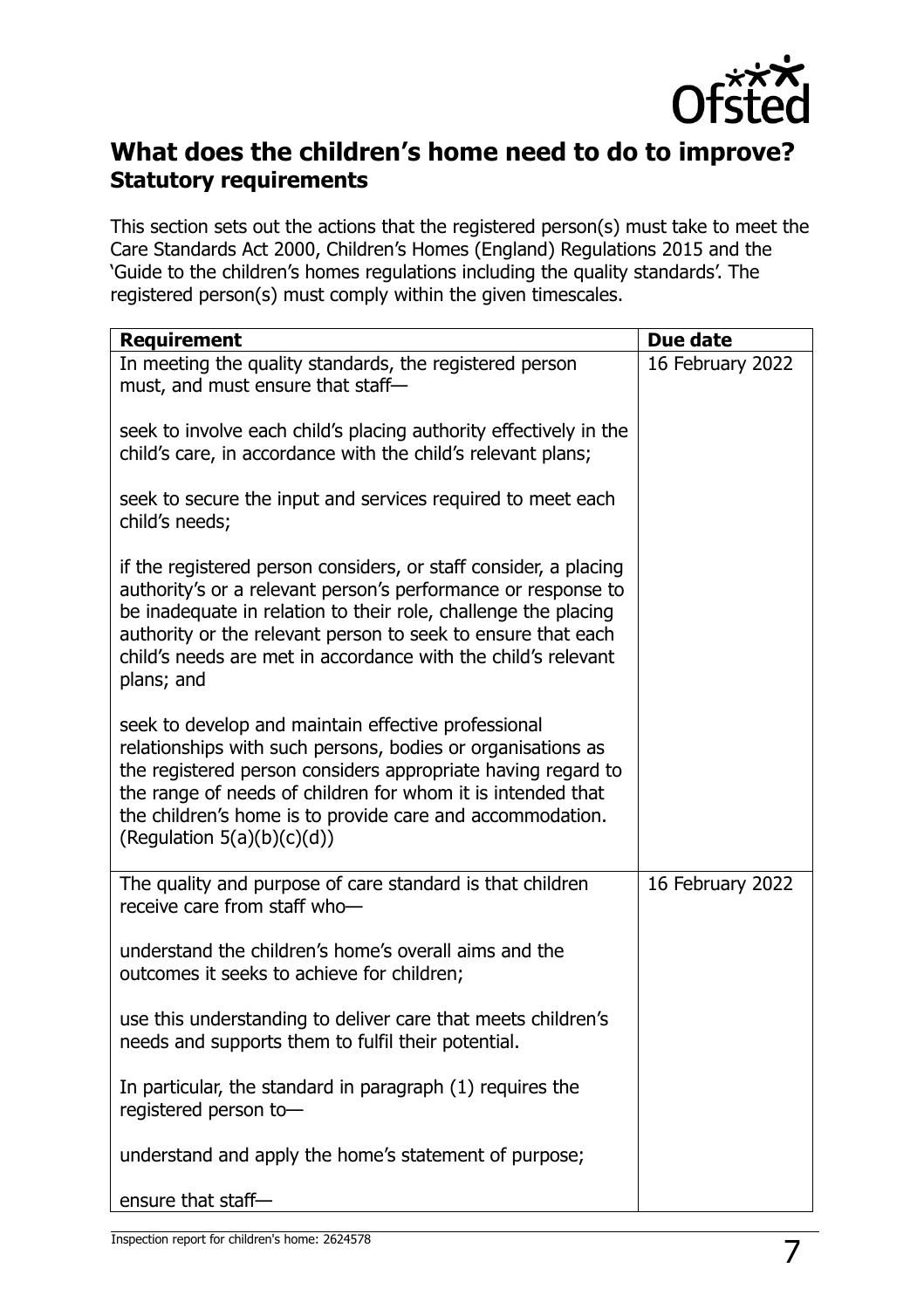

| understand and apply the home's statement of purpose;                                                                                                                                            |                  |
|--------------------------------------------------------------------------------------------------------------------------------------------------------------------------------------------------|------------------|
| protect and promote each child's welfare;                                                                                                                                                        |                  |
| treat each child with dignity and respect;                                                                                                                                                       |                  |
| provide personalised care that meets each child's needs, as<br>recorded in the child's relevant plans, taking account of the<br>child's background;                                              |                  |
| provide to children living in the home the physical necessities<br>they need in order to live there comfortably;                                                                                 |                  |
| provide to children personal items that are appropriate for<br>their age and understanding; and                                                                                                  |                  |
| make decisions about the day-to-day arrangements for each<br>child, in accordance with the child's relevant plans, which<br>give the child an appropriate degree of freedom and choice.          |                  |
| ensure that the premises used for the purposes of the home<br>are designed and furnished so as to-                                                                                               |                  |
| meet the needs of each child; and                                                                                                                                                                |                  |
| enable each child to participate in the daily life of the home.<br>(Regulation 6 (1)(a)(b) (2)(a)(b)(i)(ii)(iii)(iv)(vii)(viii)(ix)(c)(i)<br>(iii))                                              |                  |
| The education standard is that children make measurable<br>progress towards achieving their educational potential and<br>are helped to do so.                                                    | 16 February 2022 |
| In particular, the standard in paragraph (1) requires the<br>registered person to ensure-                                                                                                        |                  |
| that staff-                                                                                                                                                                                      |                  |
| help each child to achieve the child's education and training<br>targets, as recorded in the child's relevant plans;                                                                             |                  |
| support each child's learning and development, including<br>helping the child to develop independent study skills and,<br>where appropriate, helping the child to complete<br>independent study; |                  |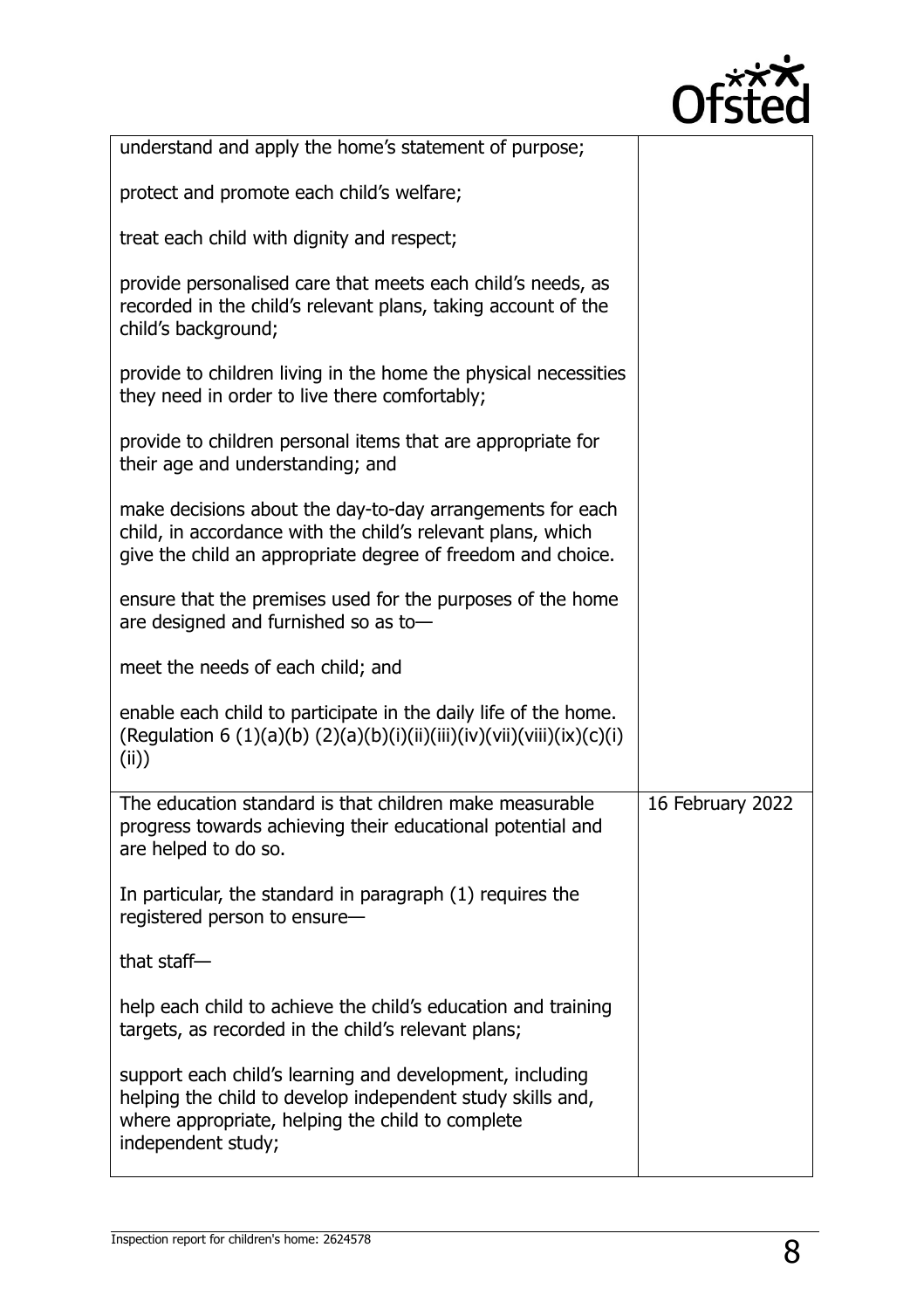

| understand the barriers to learning that each child may face<br>and take appropriate action to help the child to overcome<br>any such barriers;                                                                                                                                                                                |                  |
|--------------------------------------------------------------------------------------------------------------------------------------------------------------------------------------------------------------------------------------------------------------------------------------------------------------------------------|------------------|
| help each child to understand the importance and value of<br>education, learning, training and employment;                                                                                                                                                                                                                     |                  |
| promote opportunities for each child to learn informally;                                                                                                                                                                                                                                                                      |                  |
| maintain regular contact with each child's education and<br>training provider, including engaging with the provider and<br>the placing authority to support the child's education and<br>training and to maximise the child's achievement;                                                                                     |                  |
| raise any need for further assessment or specialist provision<br>in relation to a child with the child's education or training<br>provider and the child's placing authority;                                                                                                                                                  |                  |
| help a child who is excluded from school, or who is of<br>compulsory school age but not attending school, to access<br>educational and training support throughout the period of<br>exclusion or non-attendance and to return to school as soon<br>as possible.<br>(Regulation 8 (1) (2)(a)(i)(ii)(iii)(iv)(v)(vi)(vii)(viii)) |                  |
| The health and well-being standard is that-                                                                                                                                                                                                                                                                                    | 16 February 2022 |
| the health and well-being needs of children are met;                                                                                                                                                                                                                                                                           |                  |
| children receive advice, services and support in relation to                                                                                                                                                                                                                                                                   |                  |
| their health and well-being; and                                                                                                                                                                                                                                                                                               |                  |
| children are helped to lead healthy lifestyles.                                                                                                                                                                                                                                                                                |                  |
| In particular, the standard in paragraph (1) requires the<br>registered person to ensure-                                                                                                                                                                                                                                      |                  |
| that staff help each child to-                                                                                                                                                                                                                                                                                                 |                  |
| achieve the health and well-being outcomes that are<br>recorded in the child's relevant plans;                                                                                                                                                                                                                                 |                  |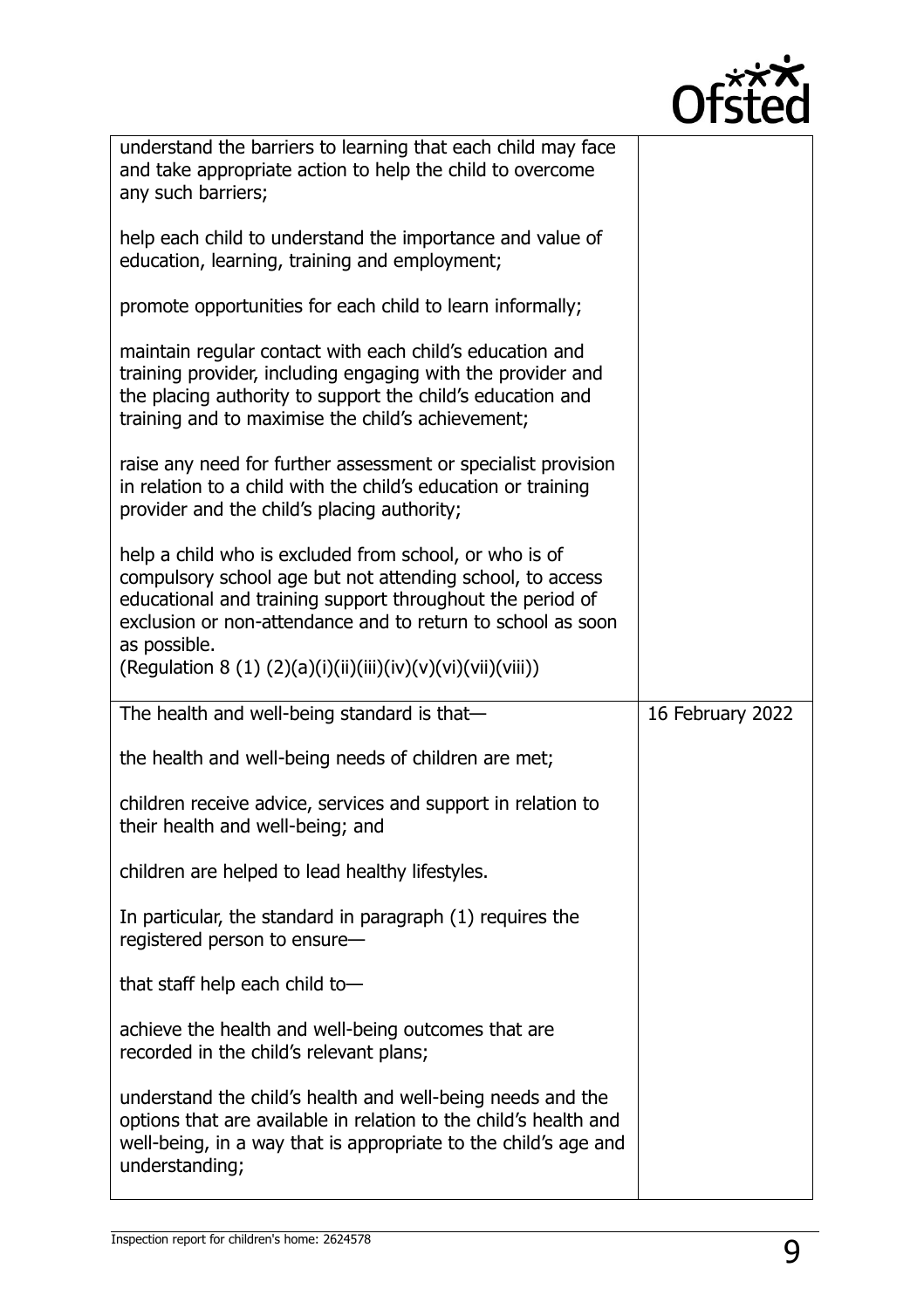

| take part in activities, and attend any appointments, for the<br>purpose of meeting the child's health and well-being needs;<br>and                                                                                                                                            |                  |
|--------------------------------------------------------------------------------------------------------------------------------------------------------------------------------------------------------------------------------------------------------------------------------|------------------|
| understand and develop skills to promote the child's well-<br>being. (Regulation 10 (1)(a)(b)(c) (2)(a)(i)(ii)(iii)(iv))                                                                                                                                                       |                  |
| The positive relationships standard is that children are helped<br>to develop, and to benefit from, relationships based on-                                                                                                                                                    | 16 February 2022 |
| mutual respect and trust;                                                                                                                                                                                                                                                      |                  |
| an understanding about acceptable behaviour; and                                                                                                                                                                                                                               |                  |
| positive responses to other children and adults.                                                                                                                                                                                                                               |                  |
| In particular, the standard in paragraph (1) requires the<br>registered person to ensure-                                                                                                                                                                                      |                  |
| that staff-                                                                                                                                                                                                                                                                    |                  |
| meet each child's behavioural and emotional needs, as set<br>out in the child's relevant plans;                                                                                                                                                                                |                  |
| help each child to develop socially aware behaviour;                                                                                                                                                                                                                           |                  |
| encourage each child to take responsibility for the child's<br>behaviour, in accordance with the child's age and<br>understanding;                                                                                                                                             |                  |
| communicate to each child expectations about the child's<br>behaviour and ensure that the child understands those<br>expectations in accordance with the child's age and<br>understanding;                                                                                     |                  |
| strive to gain each child's respect and trust;                                                                                                                                                                                                                                 |                  |
| understand how children's previous experiences and present<br>emotions can be communicated through behaviour and have<br>the competence and skills to interpret these and develop<br>positive relationships with children;                                                     |                  |
| are provided with supervision and support to enable them to<br>understand and manage their own feelings and responses to<br>the behaviour and emotions of children, and to help children<br>to do the same.<br>(Regulation 11 (1)(a)(b)(c) (2)(a)(i)(ii)(iii)(v)(viii)(ix)(x)) |                  |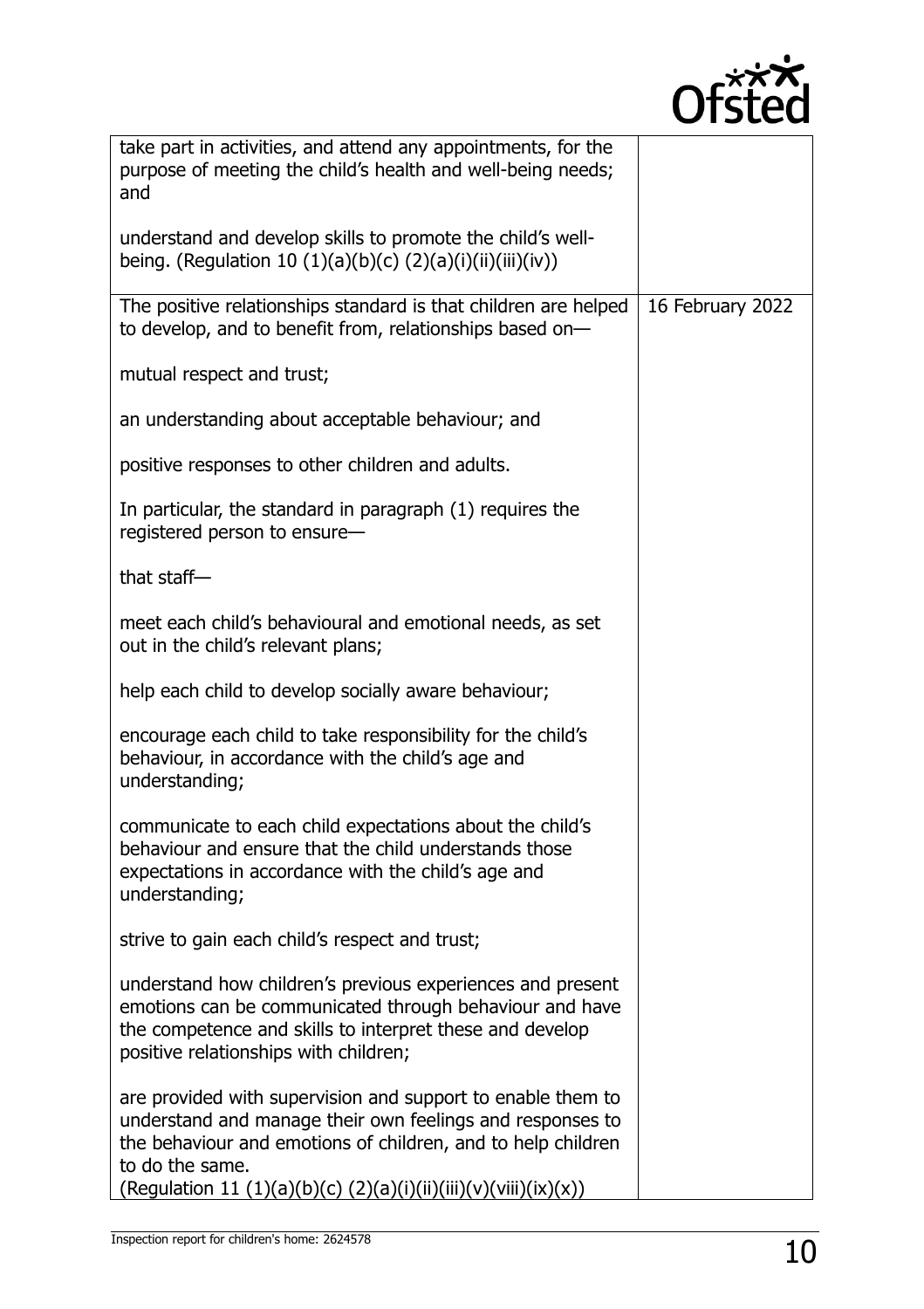| The protection of children standard is that children are<br>protected from harm and enabled to keep themselves safe.                                                                                                                      | 16 February 2022 |
|-------------------------------------------------------------------------------------------------------------------------------------------------------------------------------------------------------------------------------------------|------------------|
| In particular, the standard in paragraph (1) requires the<br>registered person to ensure-                                                                                                                                                 |                  |
| that staff-                                                                                                                                                                                                                               |                  |
| assess whether each child is at risk of harm, taking into<br>account information in the child's relevant plans, and, if<br>necessary, make arrangements to reduce the risk of any<br>harm to the child;                                   |                  |
| help each child to understand how to keep safe;                                                                                                                                                                                           |                  |
| have the skills to identify and act upon signs that a child is at<br>risk of harm;                                                                                                                                                        |                  |
| manage relationships between children to prevent them from<br>harming each other;                                                                                                                                                         |                  |
| understand the roles and responsibilities in relation to<br>protecting children that are assigned to them by the<br>registered person;                                                                                                    |                  |
| take effective action whenever there is a serious concern<br>about a child's welfare; and                                                                                                                                                 |                  |
| are familiar with, and act in accordance with, the home's<br>child protection policies;                                                                                                                                                   |                  |
| that the home's day-to-day care is arranged and delivered so<br>as to keep each child safe and to protect each child<br>effectively from harm;                                                                                            |                  |
| that the premises used for the purposes of the home are<br>designed, furnished and maintained so as to protect each<br>child from avoidable hazards to the child's health.<br>(Regulation 12 (1) (2)(a)(i)(ii)(iii)(iv)(v)(vi)(vii)(b)(d) |                  |
| The leadership and management standard is that the<br>registered person enables, inspires and leads a culture in<br>relation to the children's home that-                                                                                 | 16 February 2022 |
| helps children aspire to fulfil their potential; and                                                                                                                                                                                      |                  |
| promotes their welfare.                                                                                                                                                                                                                   |                  |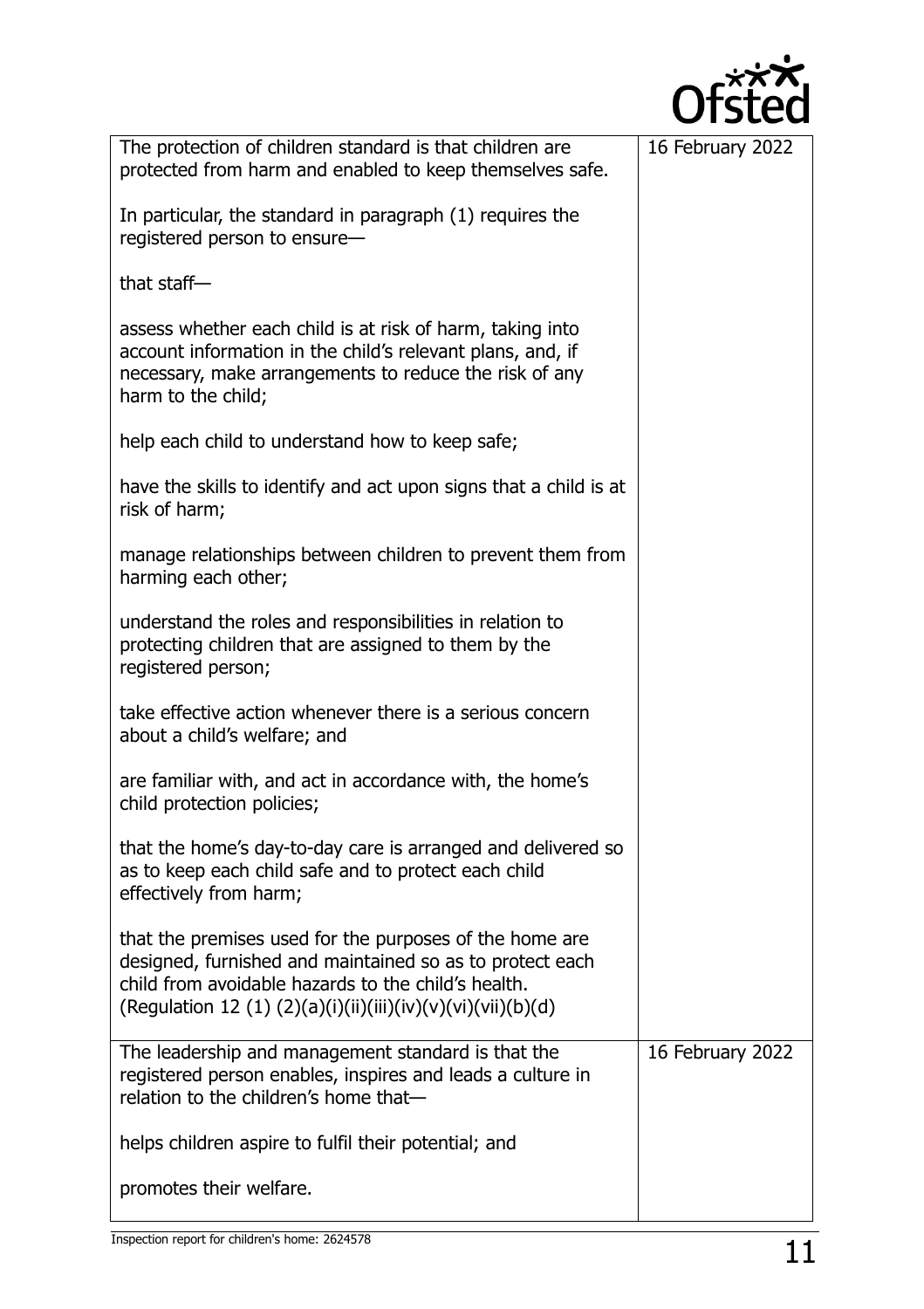

| In particular, the standard in paragraph (1) requires the<br>registered person to-                                                                                                                                                                                                |                  |
|-----------------------------------------------------------------------------------------------------------------------------------------------------------------------------------------------------------------------------------------------------------------------------------|------------------|
| lead and manage the home in a way that is consistent with<br>the approach and ethos, and delivers the outcomes, set out<br>in the home's statement of purpose;                                                                                                                    |                  |
| ensure that staff work as a team where appropriate;                                                                                                                                                                                                                               |                  |
| ensure that staff have the experience, qualifications and<br>skills to meet the needs of each child;                                                                                                                                                                              |                  |
| ensure that the home has sufficient staff to provide care for<br>each child;                                                                                                                                                                                                      |                  |
| ensure that the home's workforce provides continuity of care<br>to each child;                                                                                                                                                                                                    |                  |
| understand the impact that the quality of care provided in<br>the home is having on the progress and experiences of each<br>child and use this understanding to inform the development<br>of the quality of care provided in the home;                                            |                  |
| use monitoring and review systems to make continuous<br>improvements in the quality of care provided in the home.<br>(Regulation 13 (1)(a)(b) (2)(a)(b)(c)(d)(e)(f)(h))                                                                                                           |                  |
| The care planning standard is that children-                                                                                                                                                                                                                                      | 16 February 2022 |
| receive effectively planned care in or through the children's<br>home; and                                                                                                                                                                                                        |                  |
| have a positive experience of arriving at or moving on from<br>the home.                                                                                                                                                                                                          |                  |
| In particular, the standard in paragraph (1) requires the<br>registered person to ensure-                                                                                                                                                                                         |                  |
| that children are admitted to the home only if their needs are<br>within the range of needs of children for whom it is intended<br>that the home is to provide care and accommodation, as set<br>out in the home's statement of purpose.<br>(Regulation 14 $(1)(a)(b)$ $(2)(a)$ ) |                  |
| The registered person must make arrangements for the<br>handling, recording, safekeeping, safe administration and<br>disposal of medicines received into the children's home.<br>(Regulation 23 (1))                                                                              | 16 February 2022 |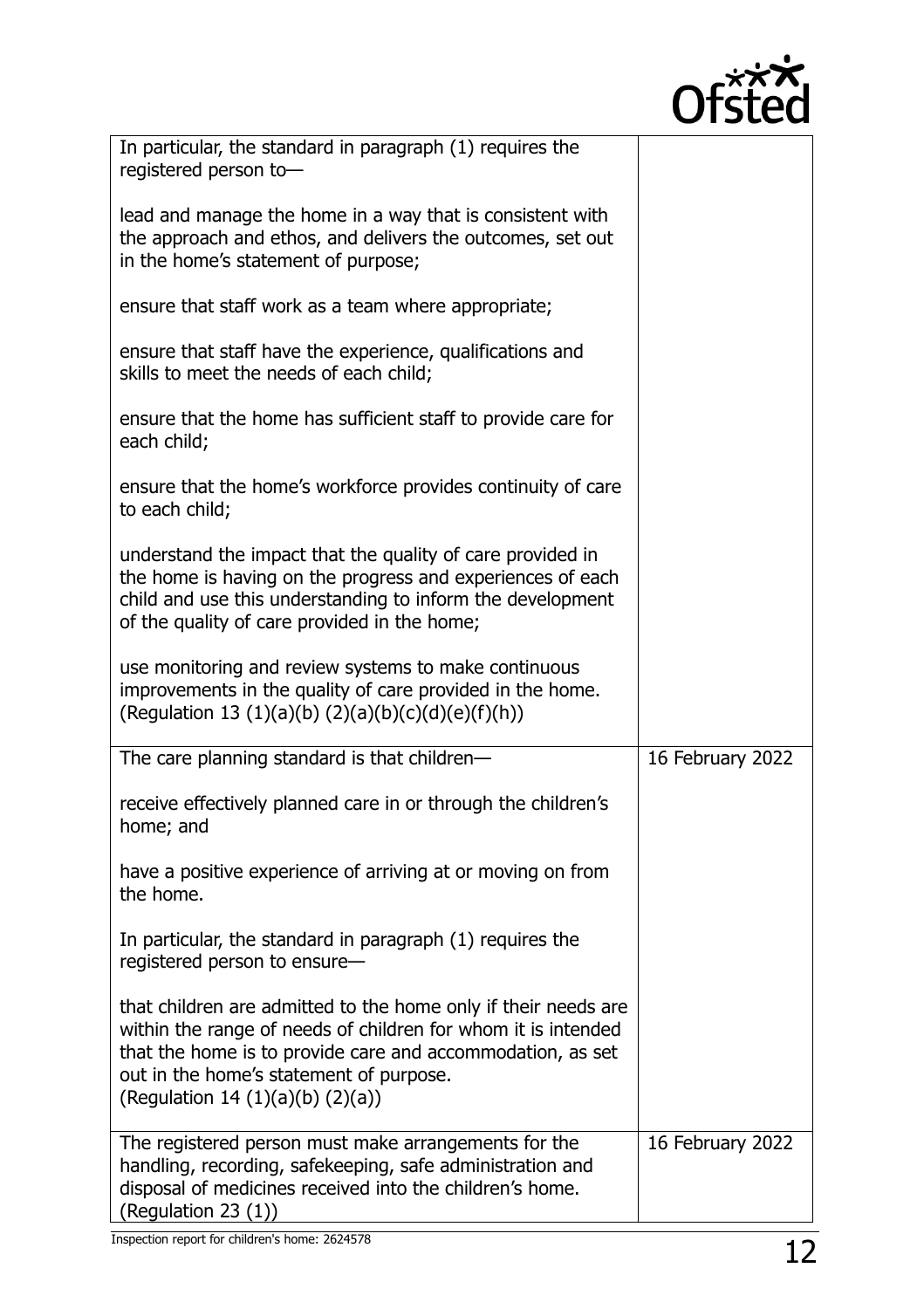

| After consultation with the fire and rescue authority, the<br>registered person must-                                                                                              | 16 February 2022 |
|------------------------------------------------------------------------------------------------------------------------------------------------------------------------------------|------------------|
| provide adequate means of escape in the event of fire.<br>(Regulation 25 $(1)(b)$ )                                                                                                |                  |
| In particular, the registered person should ensure that all<br>necessary steps are taken to ensure the safety of children<br>who refuse to leave the building in the event of fire |                  |
| The registered person must ensure that all employees—                                                                                                                              | 16 February 2022 |
| undertake appropriate continuing professional development;                                                                                                                         |                  |
| receive practice-related supervision by a person with<br>appropriate experience. (Regulation 33 $(4)(a)(b)$ )                                                                      |                  |
| The registered person must ensure that-                                                                                                                                            | 16 February 2022 |
| within 24 hours of the use of a measure of control, discipline<br>or restraint in relation to a child in the home, a record is<br>made which includes-                             |                  |
| the name of the child;                                                                                                                                                             |                  |
| details of the child's behaviour leading to the use of the<br>measure;                                                                                                             |                  |
| the date, time and location of the use of the measure;                                                                                                                             |                  |
| a description of the measure and its duration;                                                                                                                                     |                  |
| details of any methods used or steps taken to avoid the need<br>to use the measure;                                                                                                |                  |
| the name of the person who used the measure ("the user"),<br>and of any other person present when the measure was<br>used;                                                         |                  |
| the effectiveness and any consequences of the use of the<br>measure; and                                                                                                           |                  |
| a description of any injury to the child or any other person,<br>and any medical treatment administered, as a result of the<br>measure;                                            |                  |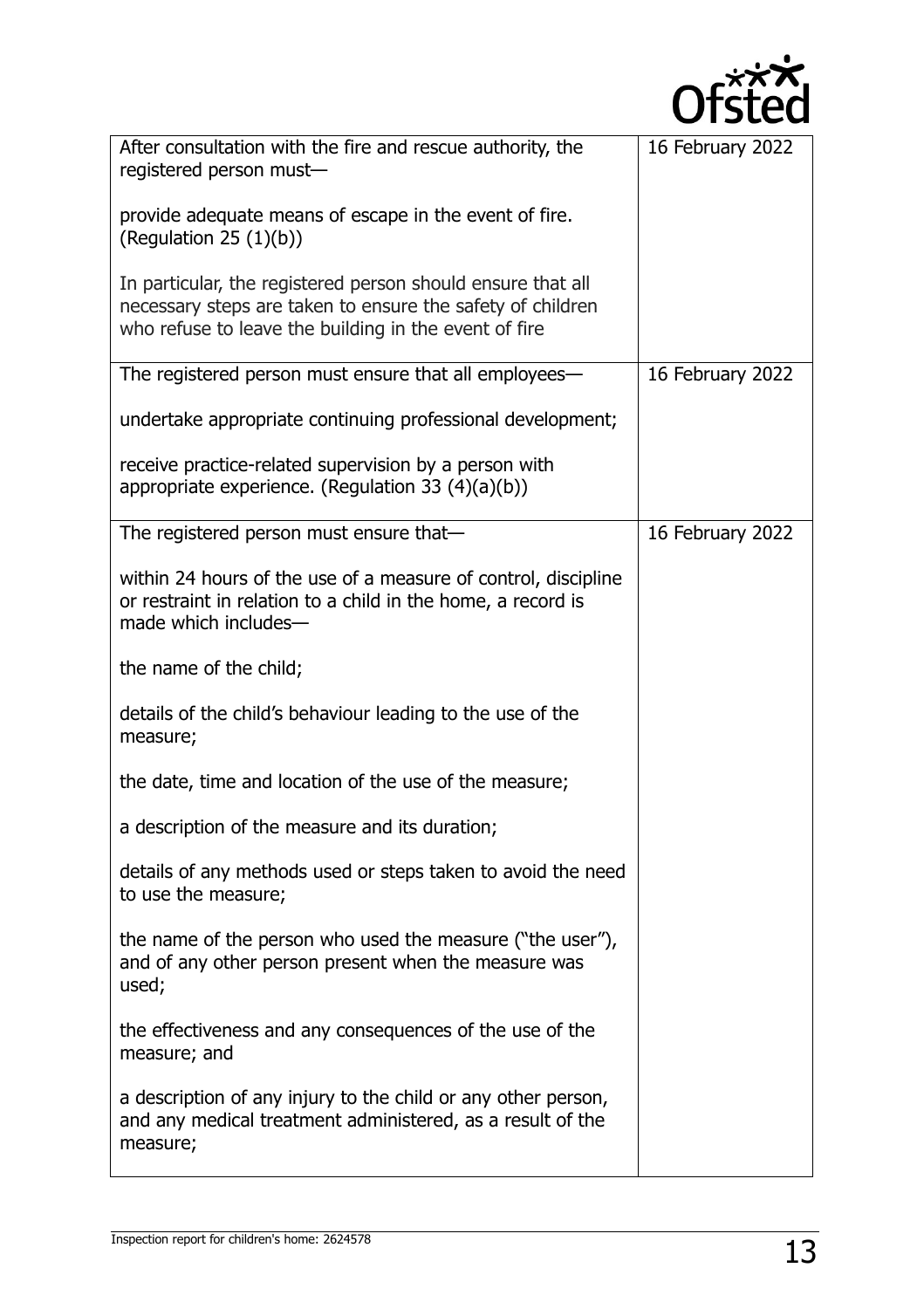

| within 48 hours of the use of the measure, the registered<br>person, or a person who is authorised by the registered                                                       |                  |
|----------------------------------------------------------------------------------------------------------------------------------------------------------------------------|------------------|
| person to do so ("the authorised person")-                                                                                                                                 |                  |
| has spoken to the user about the measure; and                                                                                                                              |                  |
| has signed the record to confirm it is accurate; and                                                                                                                       |                  |
| within 5 days of the use of the measure, the registered                                                                                                                    |                  |
| person or the authorised person adds to the record<br>confirmation that they have spoken to the child about the                                                            |                  |
| measure.<br>(Regulation 35 (3)(a)(i)(ii)(iii)(iv)(v)(vi)(vii)(viii)(b)(i)(ii)(c))                                                                                          |                  |
|                                                                                                                                                                            |                  |
| Schedule 4 sets out the other information that the registered<br>person must keep in relation to a children's home.                                                        | 16 February 2022 |
| The registered person must-                                                                                                                                                |                  |
| maintain in the home the records in Schedule 4.<br>(Regulation 37 $(1)(2)(a)$ )                                                                                            |                  |
| In particular, ensure that the staff rotas reflect the actual<br>hours worked.                                                                                             |                  |
| Subject to paragraph (6), the registered person must<br>establish a procedure for considering complaints made by or<br>on behalf of children.                              | 16 February 2022 |
| The registered person must ensure that a record is made of<br>any complaint, the action taken in response, and the<br>outcome of any investigation. (Regulation 39 (1)(3)) |                  |
| The registered person must notify HMCI and each other<br>relevant person without delay if-                                                                                 | 16 February 2022 |
| a child is involved in or subject to, or is suspected of being<br>involved in or subject to, sexual exploitation;                                                          |                  |
| an incident requiring police involvement occurs in relation to<br>a child which the registered person considers to be serious;                                             |                  |
|                                                                                                                                                                            |                  |
| there is an allegation of abuse against the home or a person<br>working there;                                                                                             |                  |
| a child protection enquiry involving a child $-$                                                                                                                           |                  |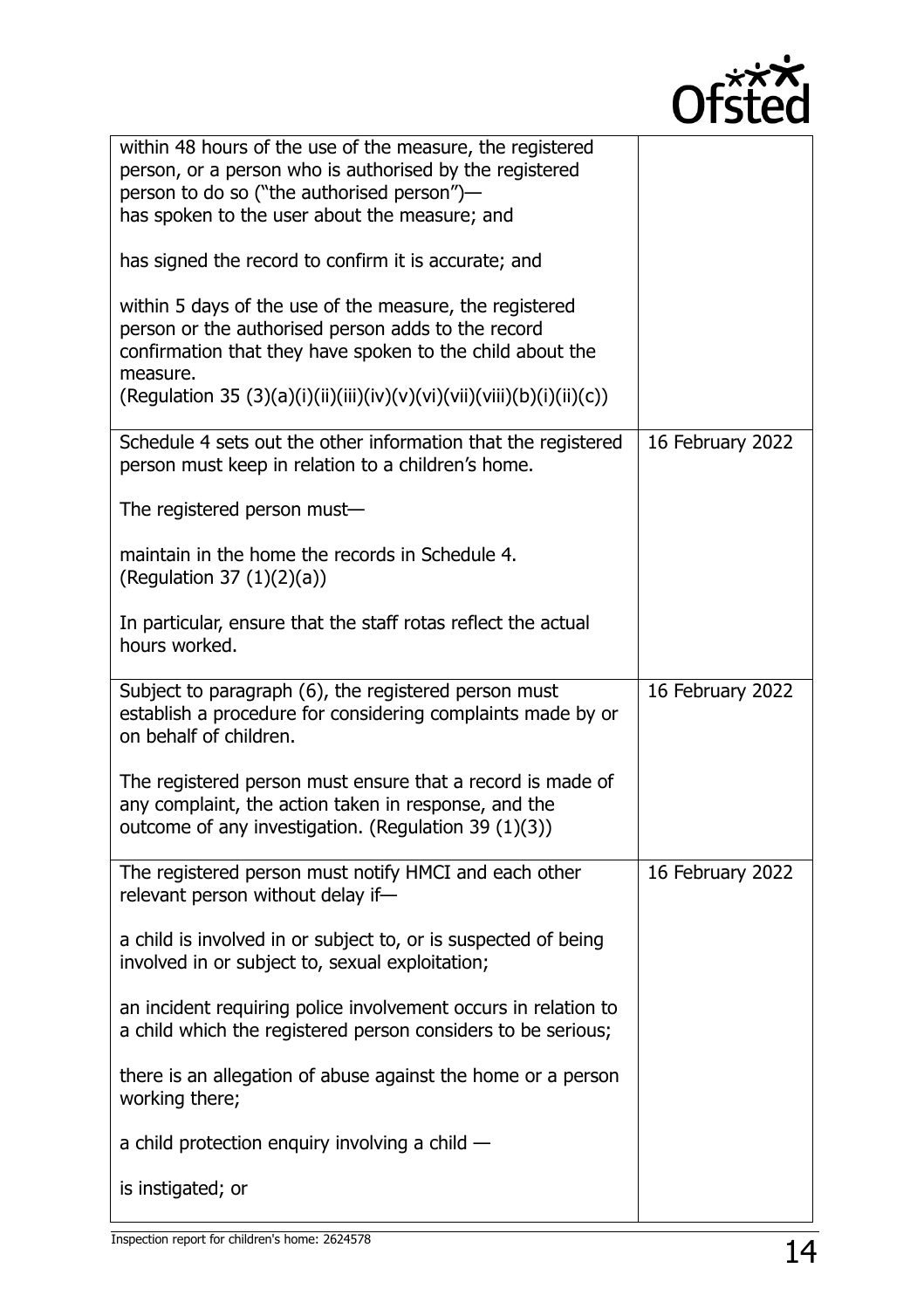

| concludes (in which case, the notification must include the<br>outcome of the child protection enquiry); or<br>there is any other incident relating to a child which the                                                                                                          |                  |
|-----------------------------------------------------------------------------------------------------------------------------------------------------------------------------------------------------------------------------------------------------------------------------------|------------------|
| registered person considers to be serious.<br>(Regulation 40 (4)(a)(b)(c)(d)(i)(ii)(e))                                                                                                                                                                                           |                  |
| The registered person must ensure that an independent<br>person visits the children's home at least once each month.                                                                                                                                                              | 16 February 2022 |
| When the independent person is carrying out a visit, the<br>registered person must help the independent person-                                                                                                                                                                   |                  |
| if they consent, to interview in private such of the children,<br>their parents, relatives and persons working at the home as<br>the independent person requires; and                                                                                                             |                  |
| to inspect the premises of the home and such of the home's<br>records (except for a child's case records, unless the child<br>and the child's placing authority consent) as the independent<br>person requires.                                                                   |                  |
| A visit by the independent person to the home may be<br>unannounced.                                                                                                                                                                                                              |                  |
| The independent person must produce a report about a visit<br>("the independent person's report") which sets out, in<br>particular, the independent person's opinion as to whether-                                                                                               |                  |
| children are effectively safeguarded; and                                                                                                                                                                                                                                         |                  |
| the conduct of the home promotes children's well-being.                                                                                                                                                                                                                           |                  |
| The independent person's report may recommend actions<br>that the registered person may take in relation to the home<br>and timescales within which the registered person must<br>consider whether or not to take those actions.<br>(Regulation 44 (1)(2)(a)(b) (3) (4)(a)(b) (5) |                  |

\* These requirements are subject to a compliance notice.

# **Information about this inspection**

Inspectors have looked closely at the experiences and progress of children and young people, using the 'Social care common inspection framework'. This inspection was carried out under the Care Standards Act 2000 to assess the effectiveness of the service, how it meets the core functions of the service as set out in legislation,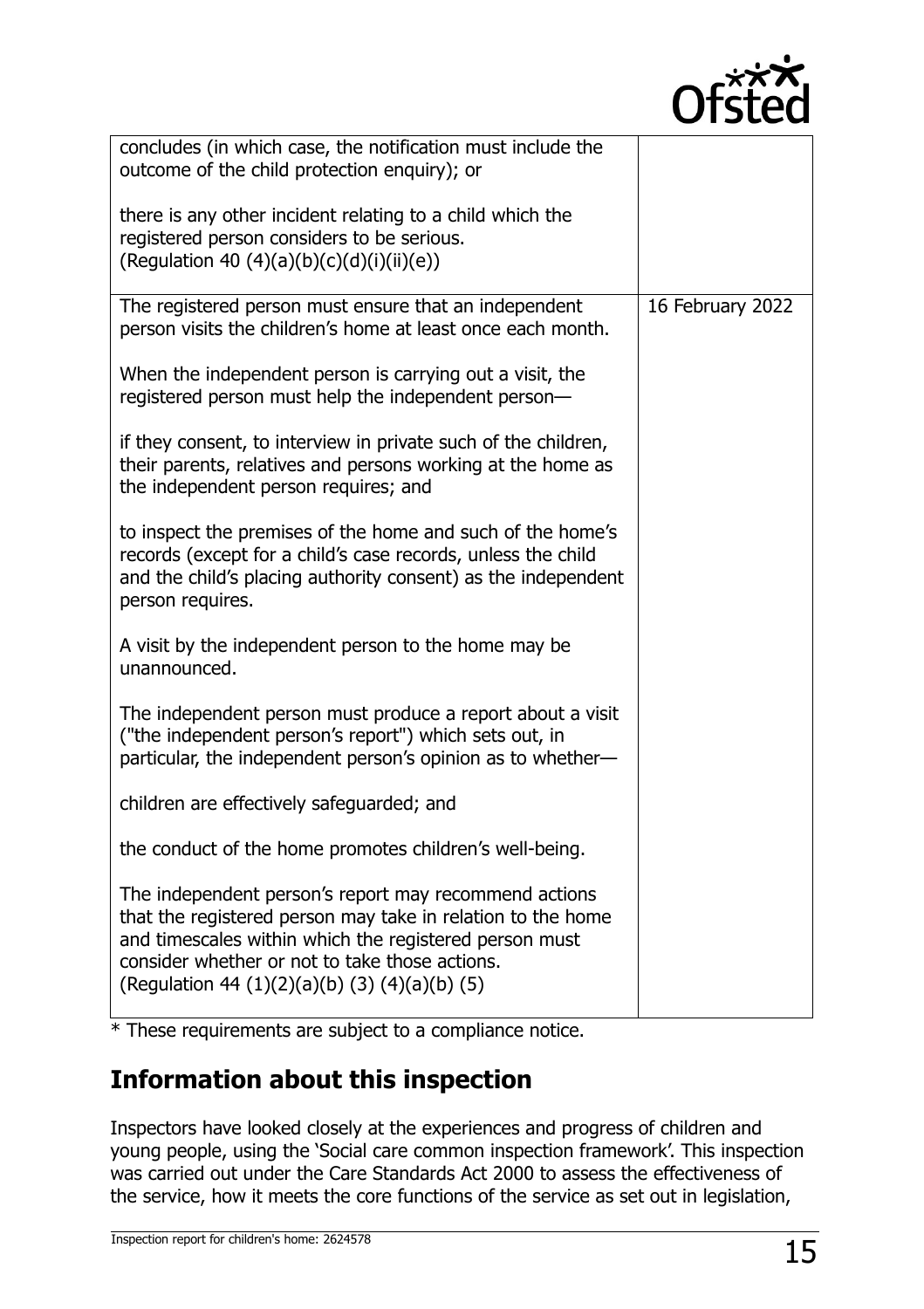

and to consider how well it complies with the Children's Homes (England) Regulations 2015 and the 'Guide to the children's homes regulations including the quality standards'.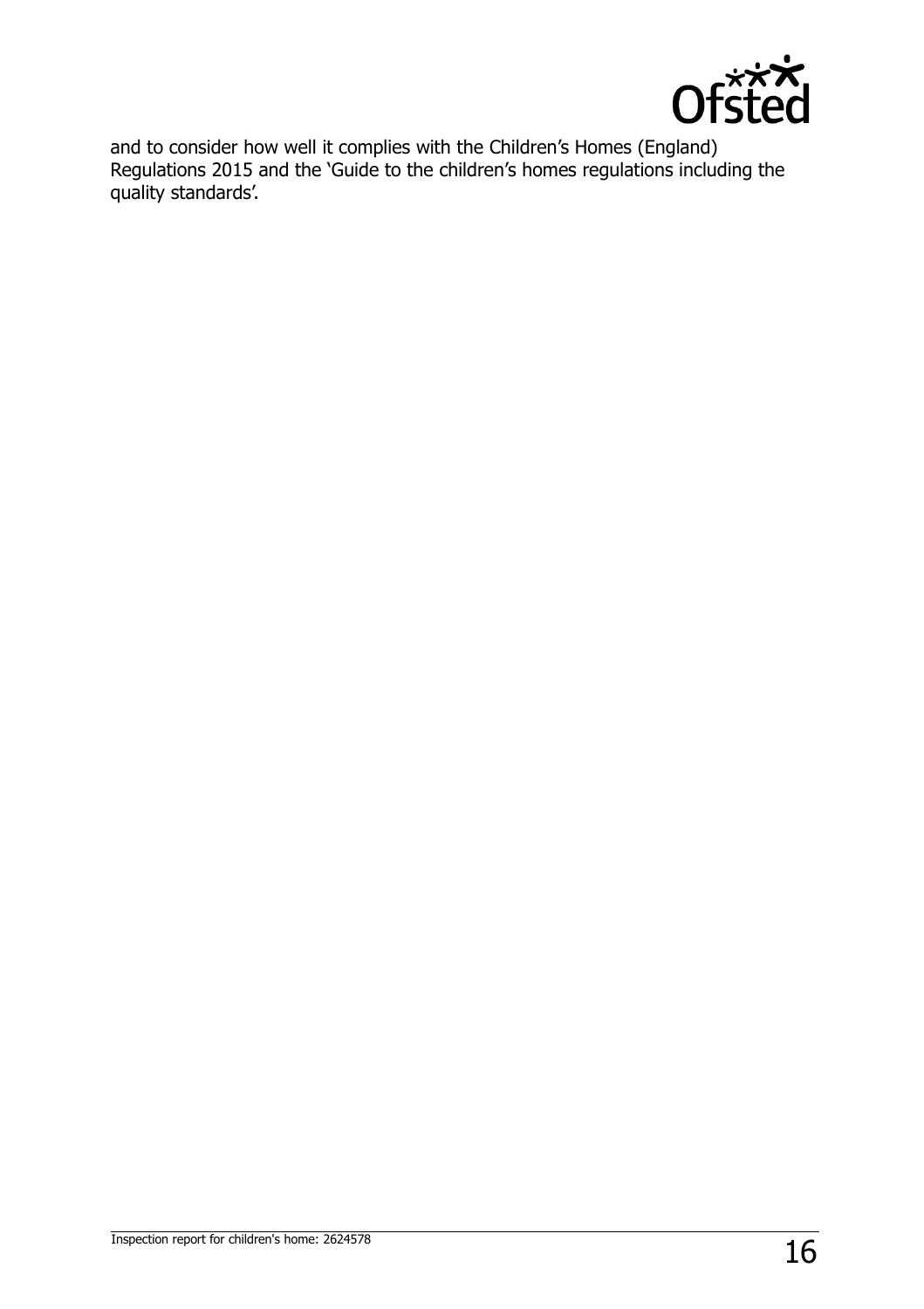

# **Children's home details**

**Unique reference number:** 2624578

**Provision sub-type:** Children's home

**Registered provider:** Achieve Care Homes Limited

**Registered provider address:** High Bank, Bank Street, Turton, Bolton BL7 0RY

**Responsible individual:** Robin McLoughlin

**Registered manager:** Lucie Donnelly

# **Inspectors**

Chris Scully, Social Care Inspector Michelle Edge, Regulatory Inspection Manager